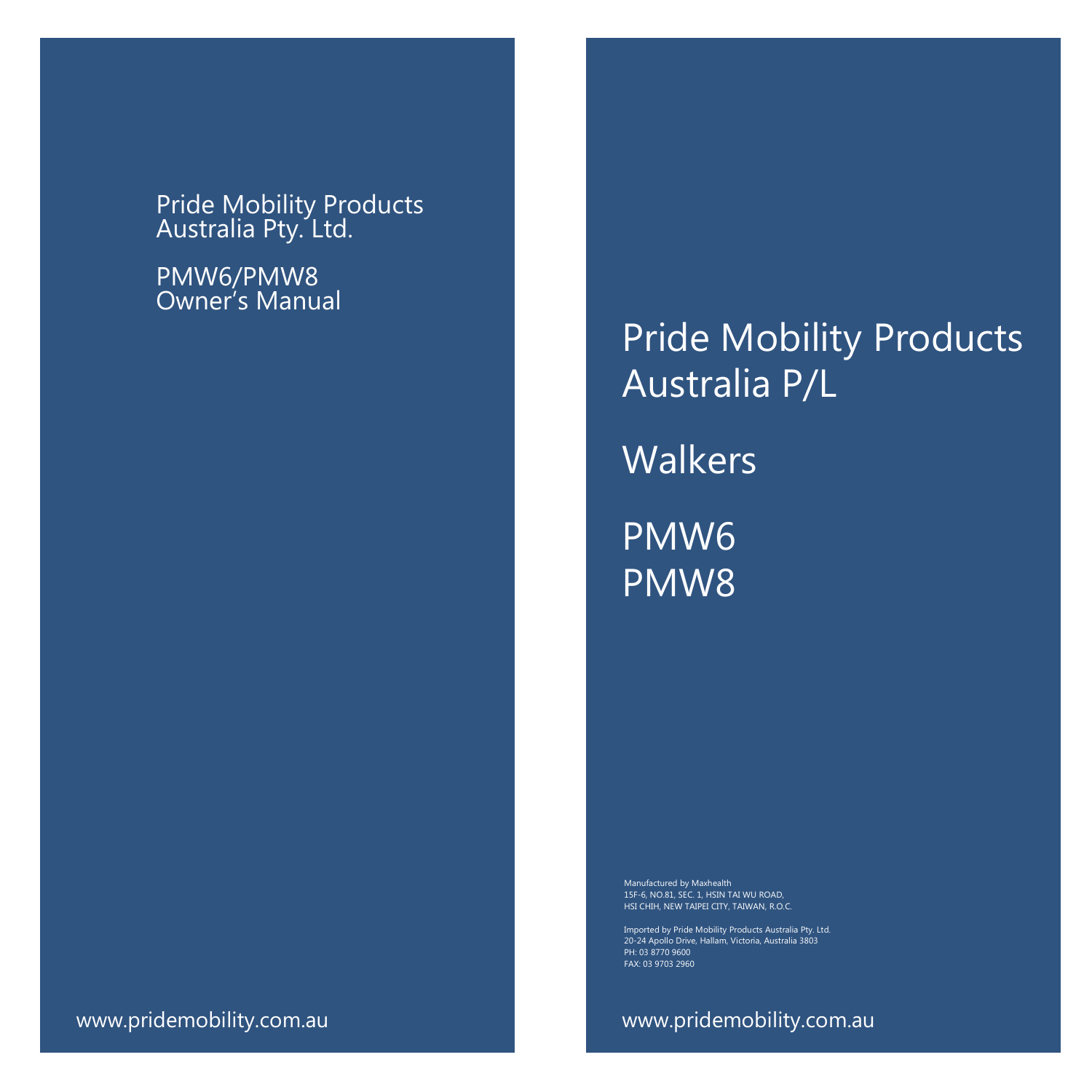## assembly instructions

Do not attempt to adjust or operate your Pride Walker without carefully reading all instructions in this manual.

- 1. First remove all contents from carton: backrest, handle with tube, walker frame and basket.
- 2. Open frame and slide padded backrest into frame brackets making sure snap bottoms protrude through holes.
- 3. Unscrew tightening knob from handle and insert handle tube into frame at desired height lining up holes appropriately. Slide bolts through holes from the inside and screw on tightening knob until secure.



## safety precautions

- 1. Please make sure the walker is fully opened, seat is down and the folding bar under seat is locked in the down position.
- 2. Be sure that both knobs are fully tightened and are at equal heights. Test walker for stability before applying full weight to hand grips.
- 3. Test the hand brake works before operating the walker. When wheels are locked (see illustrations for locking and releasing locks below), lock bar on rear wheels should prevent wheels from turning. If the wheels turn while brakes are locked, please take unit back to dealer for adjustment. When locks are released, the wheels should turn freely.
- 4. Always lock brakes before sitting and do not use seat when unit is on an incline or uneven ground.
- 5. Replace tyres when significantly worn or damaged.
- 6. Do not have anyone push you while you are seated on the walker. This is a walking aid only and is not to be used as a transportation device.

## hand brake operation

Always engage and disengage wheel locks on both sides simultaneously.

- 1. To Slow Down or Come to a Temporary Stop Pull up slowly on the loop lock hand brake levers with four fingers until unit slows down or comes to a temporary stop.
- 2. To Lock Wheels in Position Press down on both loop lock hand brake levers with the palms of your hands until you hear a "click" that will tell you wheels are locked.
- 3. To Release Wheel Locks Push up on both hand brake levers with palms of hand to original posit